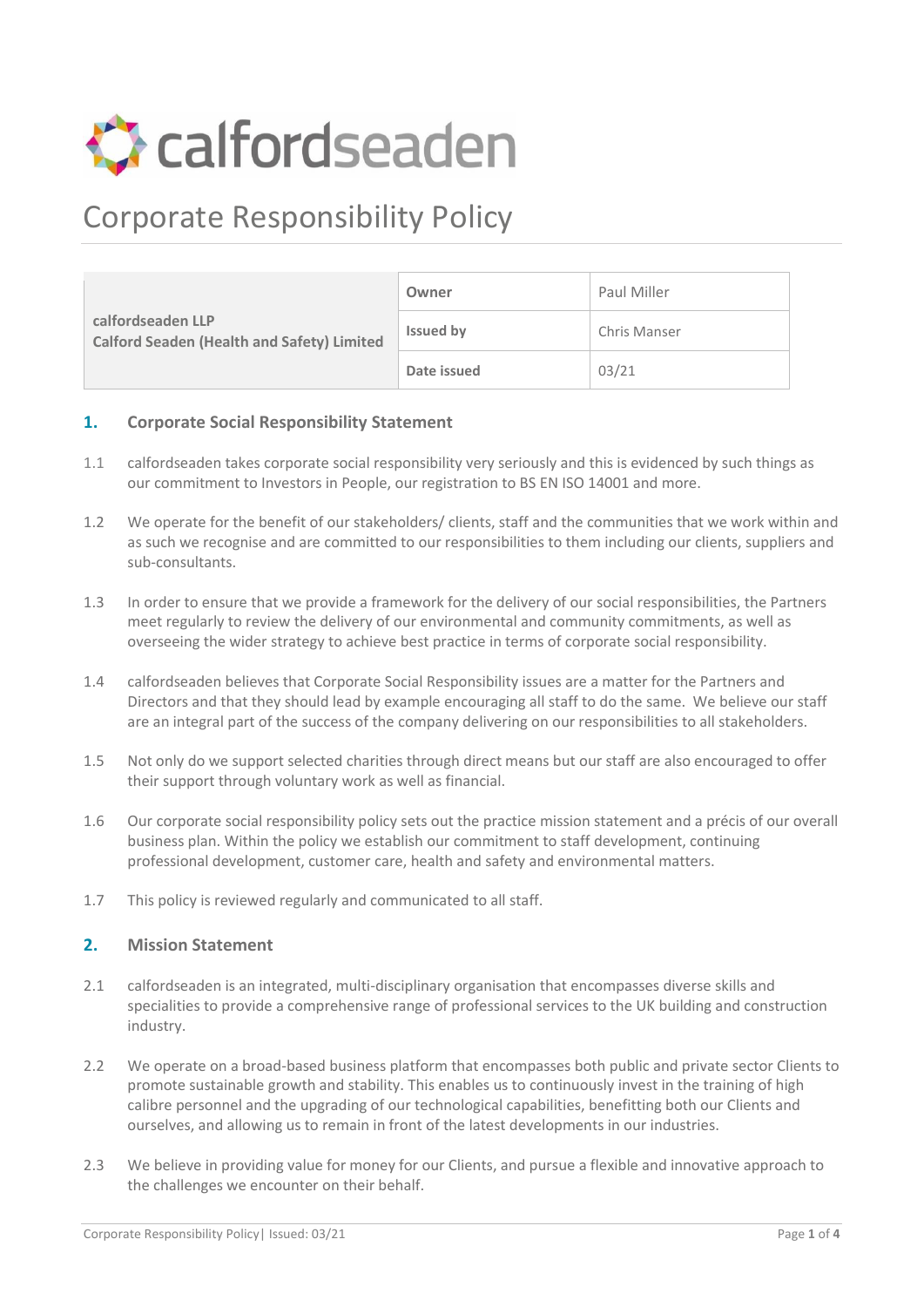# Ccalfordseaden

- 2.4 We are committed to ethical business practice in every aspect of our operations from our dealings with our customers to the way we manage our people, to respecting and mitigating the environmental impact of our projects.
- 2.5 We believe that the construction industry should as a whole take greater responsibility to ensure that all construction projects are carried out with a view to future as well as current needs. By specifying sustainable materials, whenever possible, and designing with modern methods of construction, we are convinced that the short term cost implications will be completely justified when evaluating Life Cycle Costings and the needs of future generations as well as securing better rental values etc.
- 2.6 We embrace innovative design and, through our Construction Design and Management (CDM) Principal Designers, actively encourage others to consider design for deconstruction as well as current requirements.

# **3. Business Plan**

- 3.1 Our business plan embraces the following objectives:
	- To maintain and improve upon current levels of Client satisfaction;
	- To reduce the impact of our service on the environment;
	- To reduce waste and increase recycling;
	- To increase efficiency and ultimately profitability;
	- To meet our turnover and profitability targets;
	- To provide career progression, training and development to our staff;
	- To establish new and develop further our associations with local colleges and universities to provide placement schemes and sponsorship arrangements;
	- To provide new employment opportunities within our local communities;
	- To provide an environment in which Partners and Staff can enjoy and obtain job satisfaction.

# **4. Employees**

4.1 calfordseaden acknowledges that our most important asset are our Partners and employees and that investment in people is a fundamental part of our business philosophy. This commitment has enabled us to retain Partners and staff and attract new staff of the highest calibre. We are rightly proud of our staff retention rate which is clearly beneficial to maintaining continuity in the service provided.

# **5. Benefits**

#### 5.1 calfordseaden:

- offer clear and fair terms of employment and ensure that a considerable amount of time is spent on staff inductions;
- are flexible employers, enabling where possible, staff to work flexible hours to fit in with family responsibilities and outside commitments;
- arrange annual performance reviews, setting targets for employees on areas of improvement and discussing areas where additional training can be given;
- have an 'open door' policy whereby employees are able to communicate with them and discuss any concerns or issues;
- offer a 'no blame' culture;
- recognise employees who contribute to the practice and actively seek to promote within;
- are an Equal Opportunities Employer and will not tolerate discrimination of any description;
- give staff ownership and encourage input into practice procedures and efficient working methods;
- arrange regular staff activities for all staff to enjoy.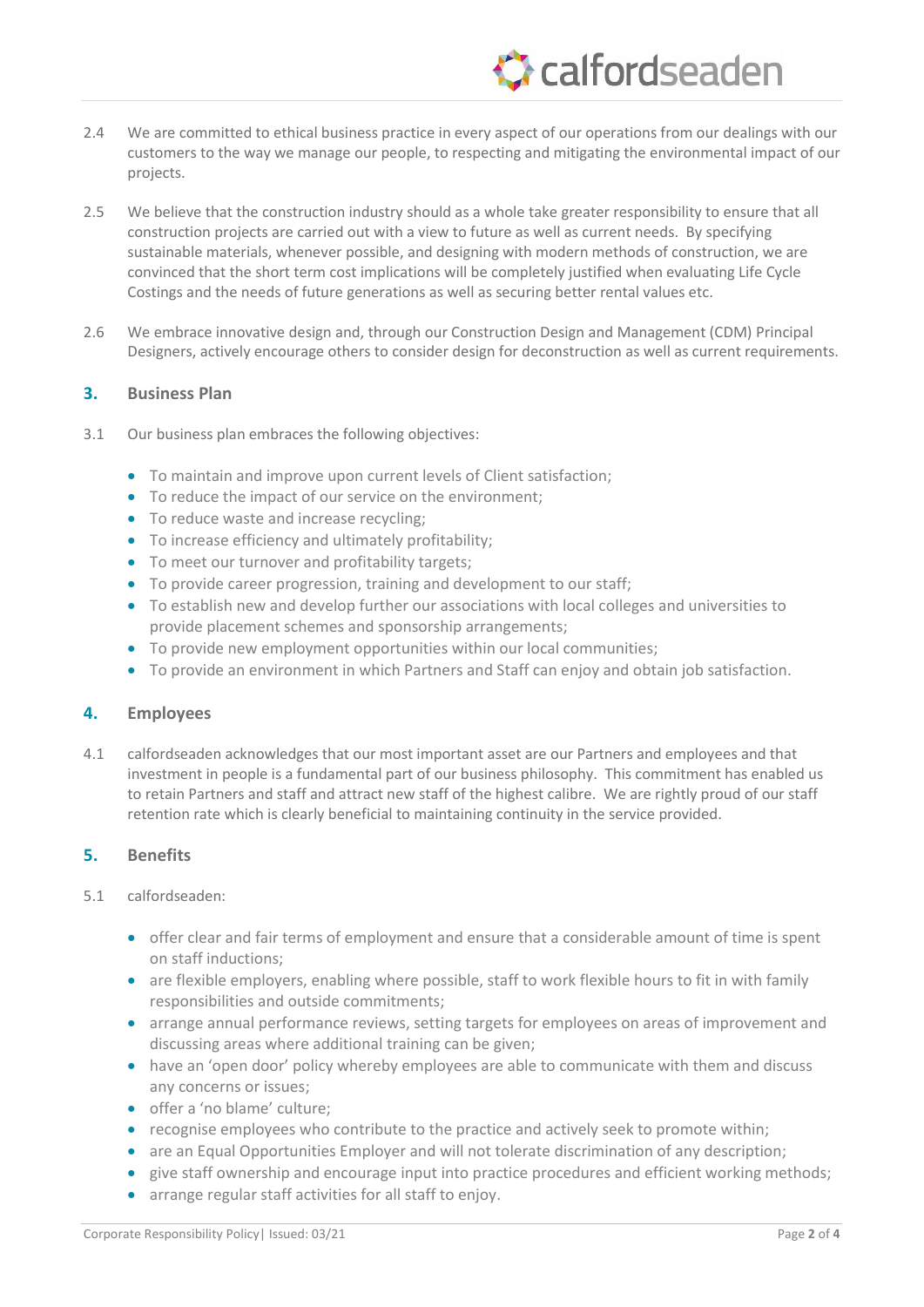# **6. Staff Development**

6.1 Staff development and training is a major part of the working philosophy. We encourage all staff to progress within their chosen fields and also to commit to training in other areas. We have a number of trainee employees who work with us on a part time basis whilst continuing with college/university courses.

# **7. Continuing Personal Development**

7.1 calfordseaden encourages staff to further their careers and knowledge at every opportunity. We arrange in-house seminars for our staff where other members of staff, local businesses and industry professionals provide presentations on their chosen fields/products. This allows staff the opportunity to learn about innovative procedures and products which they can ultimately consider for the benefit of their individual schemes and Clients.

# **8. Health and Safety**

- 8.1 calfordseaden is committed to achieving and maintaining high standards of Health and Safety and recognise that the health and safety of all employees and those within our control is essential.
- 8.2 Health and Safety is at the fore-front of all that we do. It is the most important aspect of our working lives and has an impact on the methodology of all processes. Our specialised Principal Designer/Adviser to Principal Designer service not only assess competency of contractors but provide internal Health and Safety advice.

#### **9. Customer Care**

9.1 calfordseaden believes that the quality of service to our customers is fundamental to our success. Good customer service is at the forefront of our service delivery. This is achieved by ensuring that experienced and trained staff are appointed to each commission. We believe that communication is fundamental to the success of any commission. Ensuring good lines of communication and keeping stakeholders informed at all times reduces concerns and sets deliverable standards from the start. Excellent communication and Client awareness provide certainty and reassurance to our Clients.

# **10. Continuous Improvement**

- 10.1 calfordseaden is committed to a process of continuous improvement. We are constantly seeking ways to improve the quality of service provided to our Clients in every way. Our continuous improvement agenda applies to each and every aspect of our professional lives:
	- Quality of service to the Clients, Stakeholders and End Users;
	- More efficient working procedures;
	- Reducing the impact of our service on our environment;
	- Providing more support to the local community;
	- In order to achieve the above, we set predetermined targets to enable a constant monitoring of our performance.
- 10.2 Many of our Clients score our performance by way of Key Performance Indicators, thereby enabling us to review our performance over a period of time and against the performance of other Companies within our field.